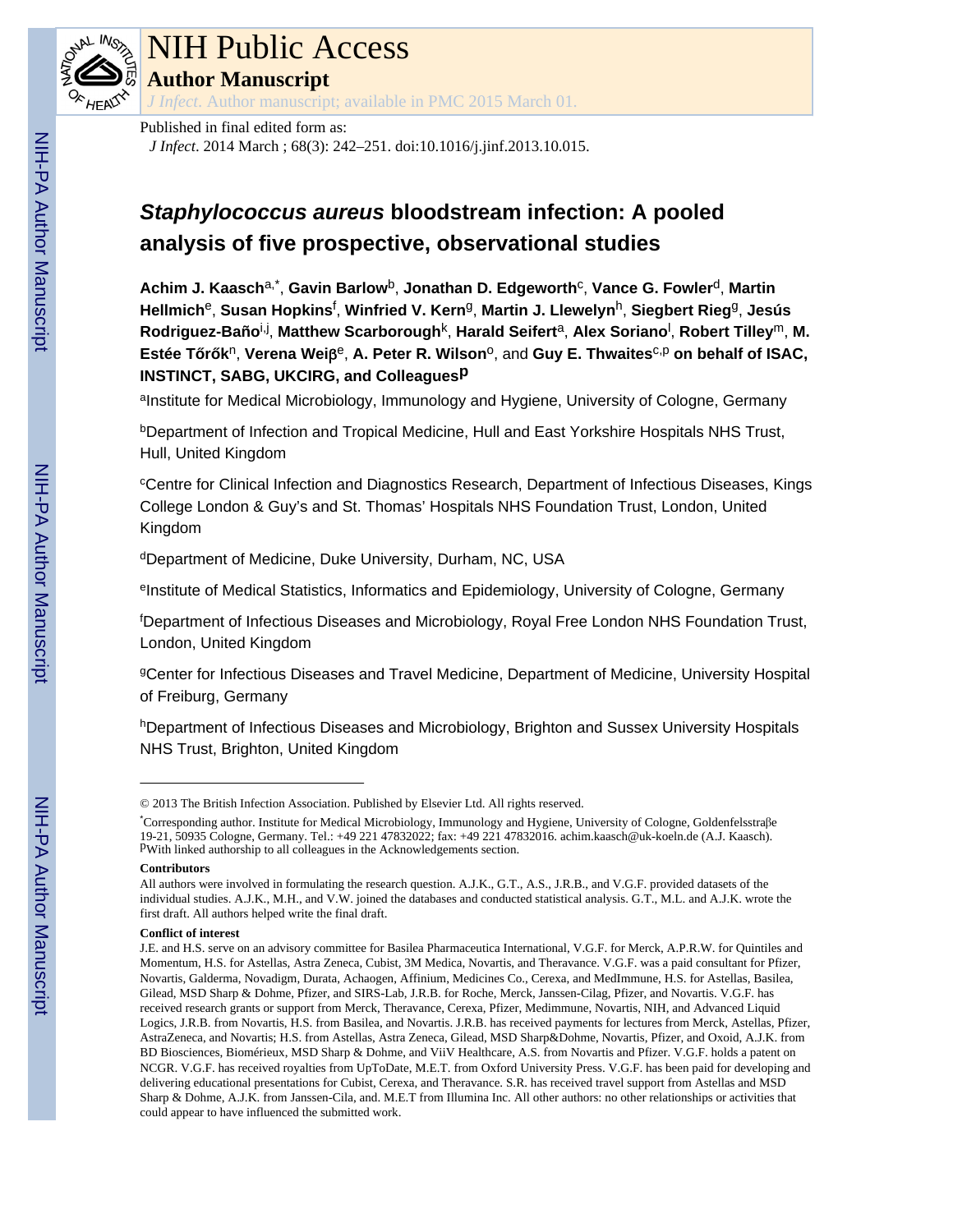i Infectious Diseases and Clinical Microbiology Unit, Hospital Universitario Virgen Macarena

<sup>j</sup>Department of Medicine, University of Seville, Seville, Spain

<sup>k</sup>Department of Infectious Diseases, Oxford University Hospitals NHS Trust, Oxford, United Kingdom

<sup>l</sup>Service of Infectious Diseases, Hospital Clínic of Barcelona, Barcelona, Spain

<sup>m</sup>Department of Microbiology, Plymouth Hospitals NHS Trust, Plymouth, United Kingdom

<sup>n</sup>Department of Medicine, University of Cambridge, Cambridge, United Kingdom

<sup>o</sup>Department of Microbiology, University College London Hospitals NHS Foundation Trust, London, United Kingdom

<sup>p</sup>Nuffield Department of Medicine, Oxford University, Oxford, United Kingdom

#### **Summary**

**Objectives—***Staphylococcus aureus* bacteraemia is a common, often fatal infection. Our aim was to describe how its clinical presentation varies between populations and to identify common determinants of outcome.

**Methods—**We conducted a pooled analysis on 3395 consecutive adult patients with *S. aureus* bacteraemia. Patients were enrolled between 2006 and 2011 in five prospective studies in 20 tertiary care centres in Germany, Spain, United Kingdom, and United States.

**Results—**The median age of participants was 64 years (interquartile range 50–75 years) and 63.8% were male. 25.4% of infections were associated with diabetes mellitus, 40.7% were nosocomial, 20.6% were caused by methicillin-resistant *S. aureus* (MRSA), although these proportions varied significantly across studies. Intravenous catheters were the commonest identified infective focus (27.7%); 8.3% had endocarditis. Crude 14 and 90-day mortality was 14.6% and 29.2%, respectively. Age, MRSA bacteraemia, nosocomial acquisition, endocarditis, and pneumonia were independently associated with death, but a strong association was with an unidentified infective focus (adjusted hazard ratio for 90-day mortality 2.92; 95% confidence interval 2.33 to 3.67, *p* < 0.0001).

**Conclusion—**The baseline demographic and clinical features of *S. aureus* bacteraemia vary significantly between populations. Mortality could be reduced by assiduous MRSA control and early identification of the infective focus.

#### **Keywords**

*Staphylococcus aureus* bloodstream infection; Bacteraemia; Mortality; Pooled analysis

#### **Introduction**

*Staphylococcus aureus* is one of the commonest causes of nosocomial and communityacquired bloodstream infection worldwide.<sup>1</sup> It is a heterogenous clinical entity that is characterized by a superficial or deep-seated focus of *S. aureus* infection with concomitant bloodstream invasion causing bacteraemia. The infection is notoriously hard to treat,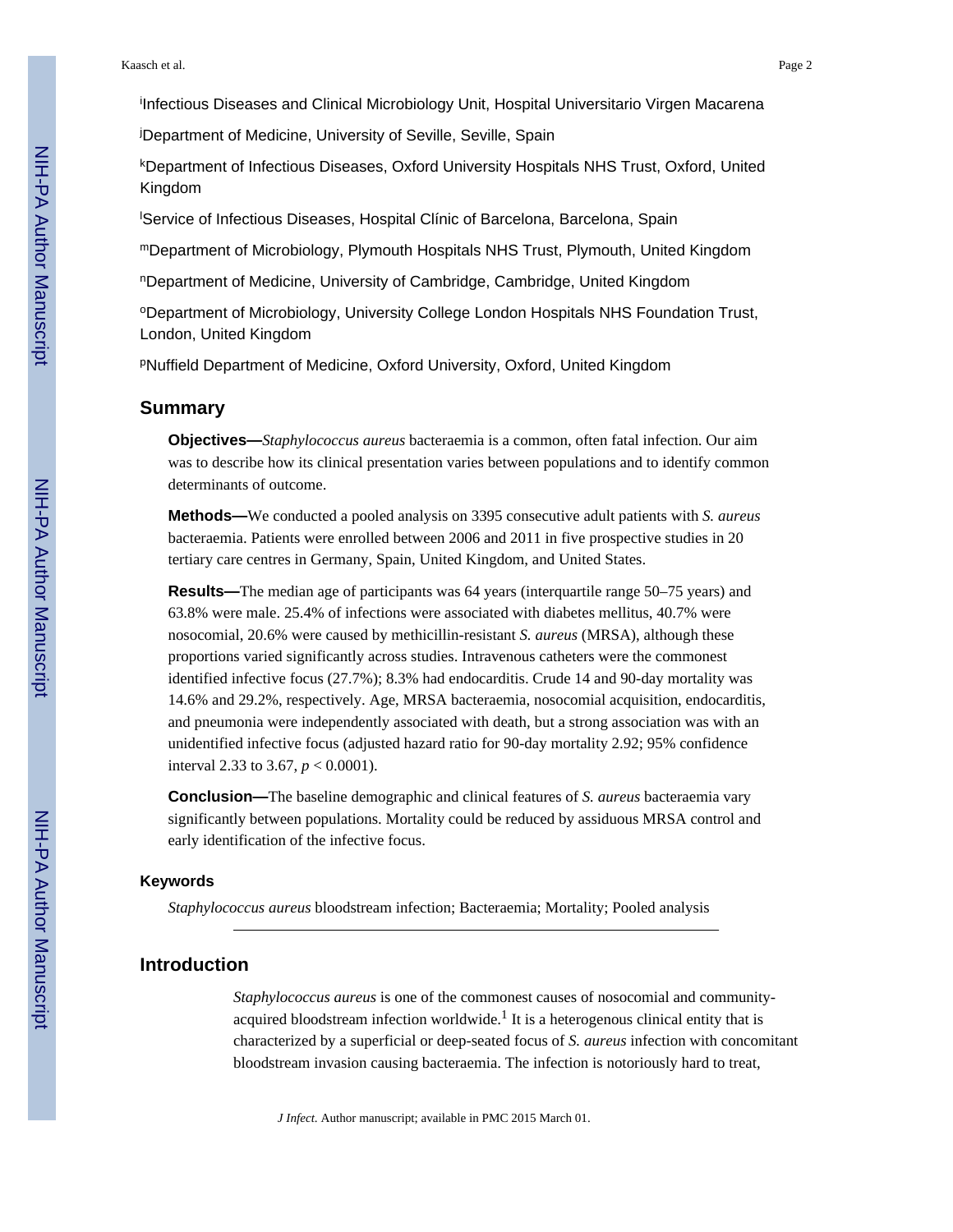requiring prompt source control (rapid removal of colonized intravenous catheters or drainage of pus, for example) and often prolonged antimicrobial therapy.<sup>2</sup> Despite these efforts, SAB is associated with a 20–30% mortality.<sup>3</sup>

The factors which determine outcome from SAB at the start of treatment have been widely studied and include older age, comorbidities, and the nature of the infection focus.<sup>4</sup> Subsequent clinical management may also have a major impact on outcome. For example, timely removal of intravascular catheters, appropriate antimicrobial therapy, and involvement of an infectious disease specialist in the management have all been reported to improve outcome. $5-7$ 

However, there are few data describing how the clinical presentation and outcome of SAB varies between centres and countries. In a first step, we combined data from five prospective hospital-based cohort studies describing 3395 episodes of SAB from 20 hospitals in four countries. Our aim was to describe the clinical presentation of SAB and to determine the factors which mostly strongly influenced outcome.

#### **Methods**

Individual patient data from five independent, prospective cohort studies carried out in 20 study centres between 2006 and 2011 were obtained, harmonized and analysed. Data was obtained from the Invasive Staphylococcus aureus Infection Cohort (INSTINCT) with two sites in Germany, two studies from Spain (denoted ES1 and ES2), the United Kingdom Infection Research Group (UKCIRG) with 15 sites in the United Kingdom, and the Staphylococcus aureus Bacteremia Group (SABG) with one site in the United States. Methodology and partial data of all studies have been published previously.<sup>7–11</sup> All study sites were tertiary referral centres of different sizes (median of 306,000 bed days per year; range 170,000–542,000 in 2010) and operated an infectious diseases or clinical microbiology consultation service for all patients with SAB.

#### **Ethical considerations**

The individual studies were approved by the respective institutional review boards according to local research guidelines.<sup>7–11</sup> Ethical standards set by the Helsinki Declaration of 1975, as revised in 2004, were met.

#### **Data acquisition and definitions**

In all centres, clinical data from consecutive patients were collected prospectively by the infectious diseases or clinical microbiology consultation team, according to their respective study protocols, and either entered directly into a secure electronic database<sup>7-10</sup> or first documented on paper.<sup>11</sup>

In all centres, patients were eligible for the study if they were at least 18 years of age and had at least one blood culture positive for *S. aureus* with accompanying clinical symptoms and signs of infection. Patients were excluded from the analysis if an additional clinically significant bacterial pathogen was isolated from the blood culture, if the patient was not admitted to the hospital within three days of the first positive blood culture, or if SAB was a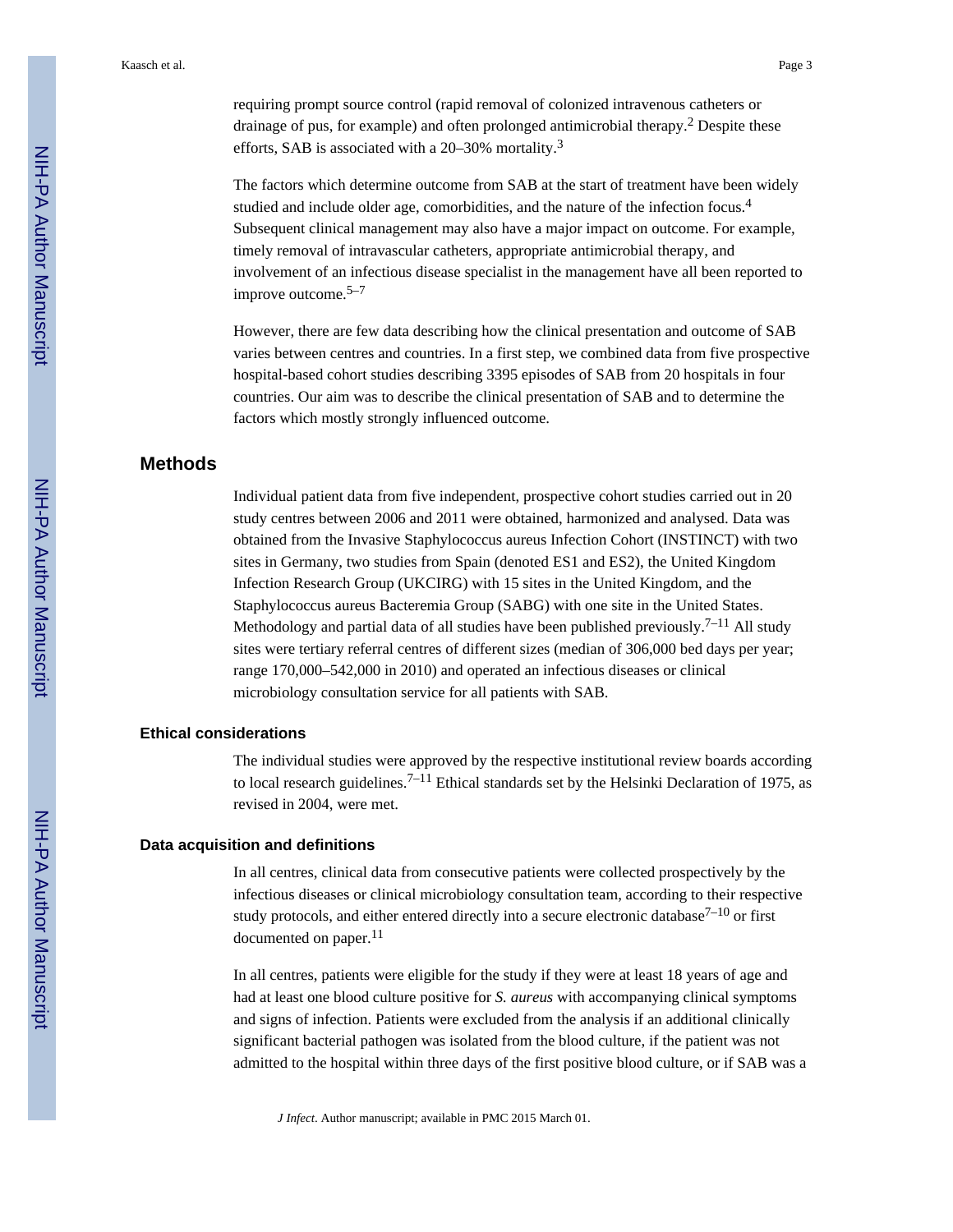recurrence of a previously included episode. Patients with incomplete core data (missing date of birth, gender, infective focus, methicillin susceptibility, admission date, and followup information) were also excluded from analysis.

Despite similar entry and exclusion criteria, the clinical variables available for analysis differed according to each study's respective protocols. Before merging the datasets, a minimum core dataset was agreed which could be reliably extracted from each study's dataset (Table 1). In all studies similar baseline variables were collected, with high-quality information on the initial infective focus, but with variable data concerning subsequent management. Data on antimicrobial treatment was not documented uniformly and was therefore not included in the core dataset. Given the limitations imposed by the differences between datasets, we concentrated on the core baseline variables that were likely to influence outcome.

Clinical definitions were applied across the merged dataset. SAB was considered nosocomial when the first positive blood culture was taken at least 48 h after hospital admission.12 All other cases were considered "community-acquired" and treated as one group, since health-care associated SAB could not be accurately defined retrospectively across all centres. Injection drug use and diabetes mellitus were defined as documented condition before the first positive blood culture.

The infective focus was defined as the site of infection considered most likely to be responsible for seeding *S. aureus* into the bloodstream based on clinical signs, microbiological findings, and imaging results. We did not use the term "portal of entry" or "source" as the primary entry of the organism may have occurred sometime in the past and often remains undetected. The infective focus was classified into six categories: (i) infective endocarditis (assessed according to the modified Duke criteria<sup>13</sup>), (ii) osteoarticular (including all bone and joint infections with or without prosthetic devices), (iii) pneumonia, (iv) skin and soft tissue infection (SSTI), (v) central venous catheter, (vi) peripheral venous catheter. All other foci (such as central nervous system infection, intravascular implant infection, lung abscess, urinary tract infection) were grouped as "other focus", because there were less than 5% of cases for each entitity and definitions differed between studies. In patients with multiple foci, a dominant focus was determined according to the following ranking: endocarditis > osteoarticular > pneumonia > other focus > SSTI > central venous catheter > peripheral venous catheter.

Patients were followed for at least three months. The primary outcome of interest was death within three months from the first positive blood culture. Outcome was assessed either by a telephone or written contact with the patient or next of kin, the use of hospital records, or death register data.

#### **Statistical analysis**

Whilst a written analysis plan is lacking, the mainstay of our statistical approach was agreed upon prior to the start of analysis. Descriptive statistics included counts and percentages for qualitative variables and quartiles (i.e. 25th, 50th, and 75th percentiles) for quantitative data. Chi-square and Kruskal–Wallis tests were used to compare the different studies respectively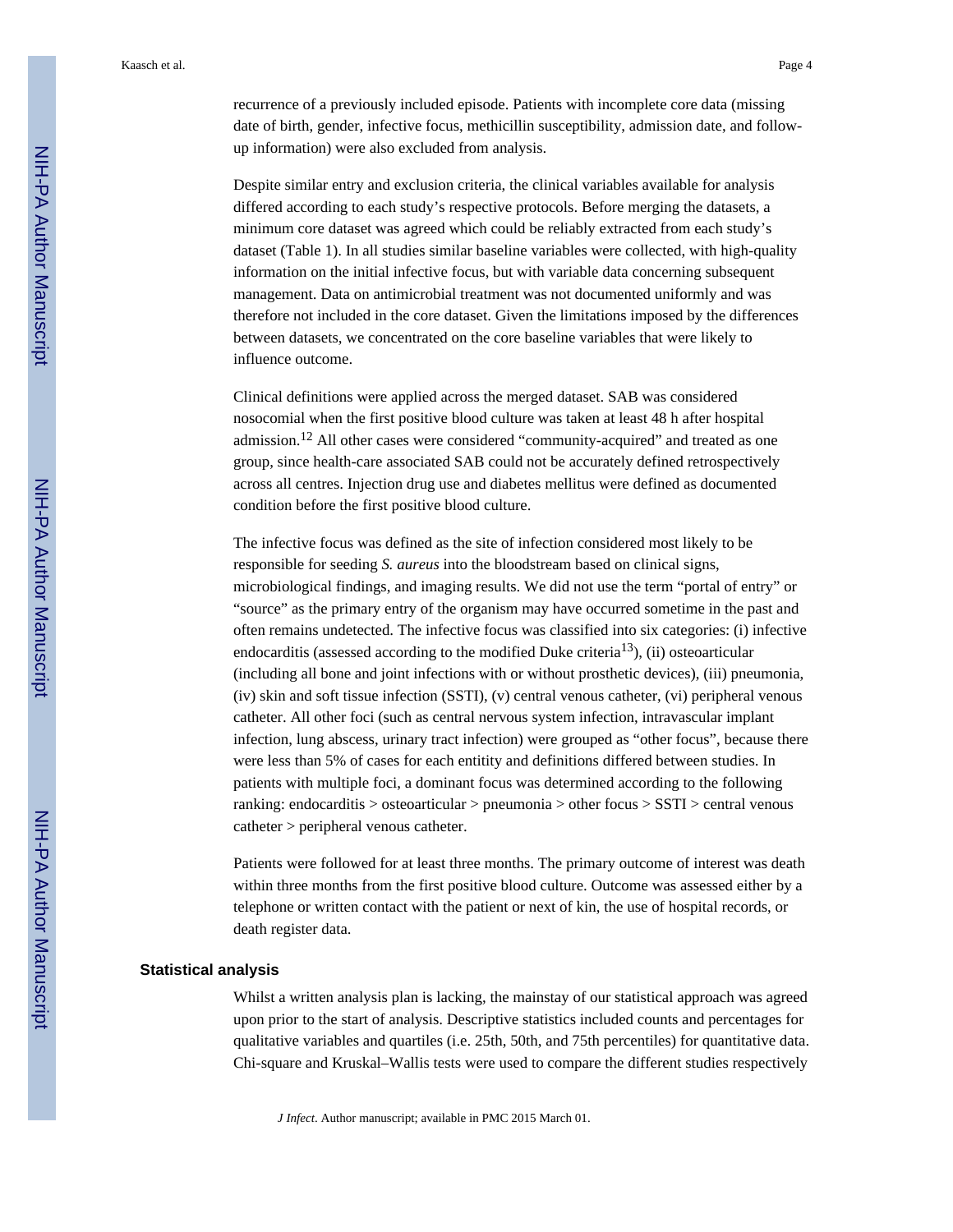groups. Survival was described by Kaplan–Meier (curve) estimates, supplemented by patient numbers at risk and the logrank test. Univariable as well as multivariable Cox regression models stratified by study were fitted to the data to evaluate specific risk factors. Pooling of individual patient data was done adopting both a one-stage approach (i.e. multivariable Cox model stratified by study; regarding risk factor information) and a two-stage approach (i.e. study-specific Kaplan–Meier (curve) estimates, random effects model for meta-analysis, Forest plot; regarding mortality data).<sup>14</sup> Measures of heterogeneity (I-square) and "explained variation" (R-square) were calculated as appropriate. Due to the small number of missing values for diabetes mellitus and injection drug use (59 values in 49 patients) we did not impute the missing values. A  $p$ -value  $\left(0.05\right)$  was considered significant albeit not corrected for multiple testing. Calculations were done in R 2.14.2 (R Foundation for Statistical Computing, Vienna, Austria) and SAS 9.3 (SAS Institute Inc., Cary, NC, USA).

#### **Results**

A merged database was constructed with 3395 evaluable patients with SAB from 3544 eligible records (Fig. 1). Overall, 149 patients (4.2%) were excluded due to incomplete core data. Incomplete core data were found in UKCIRG (147 cases), ES2, and SABG (1 case each).

#### **Baseline demographic and clinical variables**

Baseline demographic and clinical variables are listed separately for each study (Table 1). The median age of patients was 64 years (interquartile range 50–75 years) and 63.8% were male. Overall, 698 (20.6%) cases were caused by MRSA, with the lowest percentage reported by the German INSTINCT study (12.0%) and the highest by the SABG study from the US (54.7%). 1383 infections (40.7%) were acquired in hospital, but this varied significantly from 20.4% in the US study to 56.5% in one of the Spanish studies. Two of the major risk factors for SAB – intravenous drug use and diabetes mellitus – also varied significantly between studies, with the UK study reporting the highest proportion of intravenous drug users (8.8%). Overall, 856 (25.4%) of patients had diabetes mellitus, with the highest proportion (40.7%) recorded in the US study and the lowest in the UK study (20.7%).

The infective focus at the time of the initial bacteraemia is a key determinant of treatment strategy and prognosis. In this series, the most common dominant focus was a central or peripheral intravenous catheter (mean 27.7% overall; study range 22.8%–39.3%) (Table 1). The proportion of cases caused by a central venous catheter (18.8% overall), varied far less between studies (16.1%–20.1%) than the proportion caused by peripheral venous catheters (2.7%–23.2%). SSTI were judged the primary focus for SAB in 502 (14.8%) of cases, with the highest proportion (19.5%) of cases reported in the UK. Endocarditis, a serious manifestation of SAB, was diagnosed in 8.3% of all cases, ranging from 5.7% reported in the UK to 11.6% reported in the US study. Pneumonia was present in 178 (5.2%) of patients with the highest proportion (12.8%) reported in the US study.

In a substantial number of patients (18.9% overall) a focus of SAB was not identified, with relatively modest inter-study variation of 15.8% (US study) to 20.1% (one of the Spanish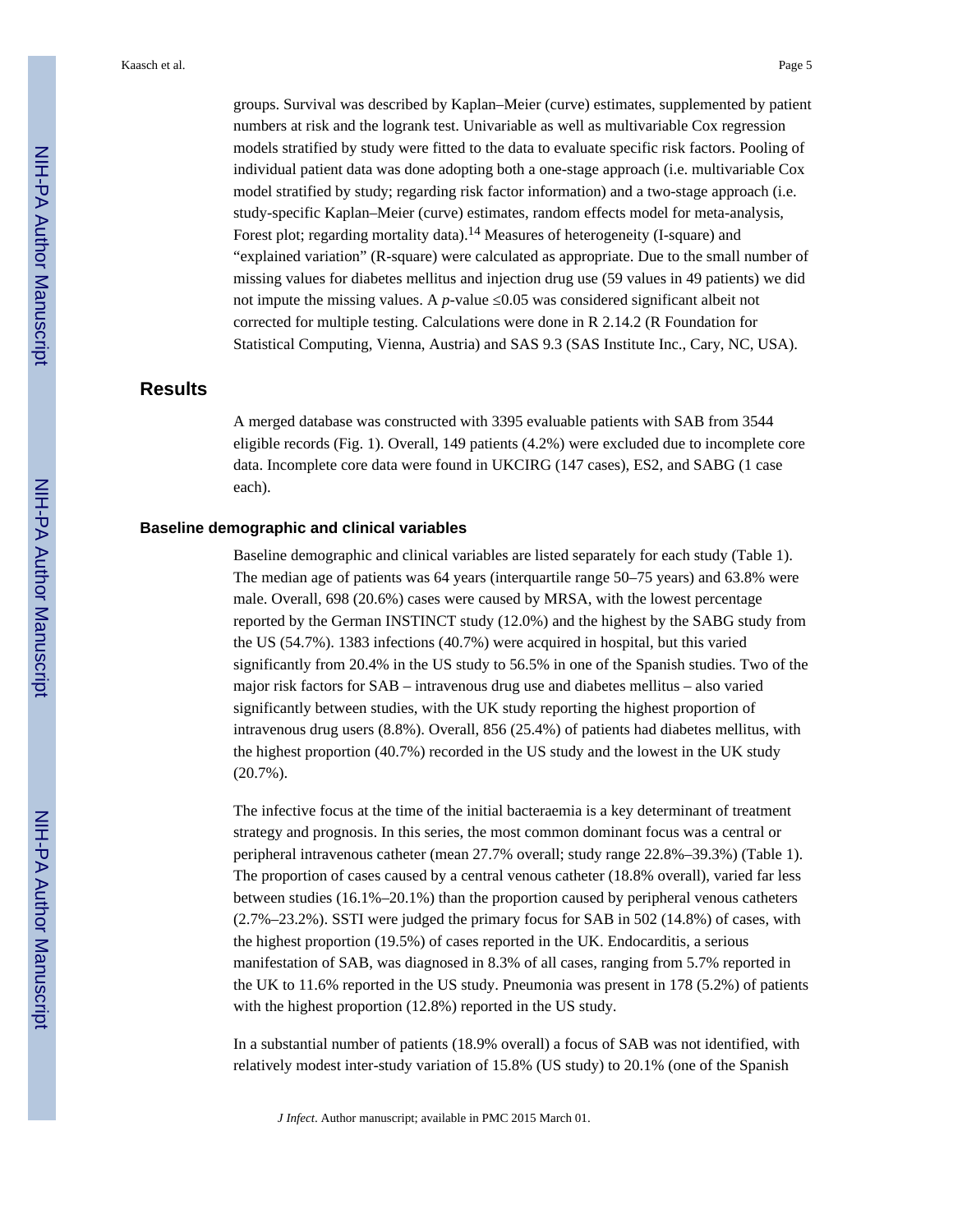studies). The identification of sometimes cryptic infective foci requires the timely deployment of appropriate imaging techniques. One of the key investigations in these circumstances is echocardiography and, although 56.8% of all patients in this series had an echocardiogram, this varied significantly across the studies from 43.3% to 79.3%. Unfortunately, data concerning other investigations (such as computed tomography and magnetic resonance imaging) were not available across all the datasets.

#### **Outcomes**

The median duration of stay in hospital after the first positive blood culture was 16 days (interquartile range (IQR) 8–29 days). The median duration of stay was shortest in the US study at 10 days (IQR 6–18 days) and longest in the German (median 18 days, IQR 10–31) and UK studies (median 17 days, IQR 9–32).

Mortality differed significantly between studies (Fig. 3) and therefore, analysis of mortality was stratified by study. Overall, mortality increased from 9.4% by 7 days (range between studies of 7.3%–12.5%) to 29.2% (range 22.2%–39.9%) by 90 days from the first positive blood culture. Unadjusted analysis (Table 2) showed that age, MRSA bacteraemia, endocarditis, pneumonia, "other" focus (other than intravenous catheter, osteoarticular infection, SSTI, pneumonia, and endocarditis), or an unidentified focus were significantly associated with death by each time point (days 7–90).

Mortality was dependent on infective foci with the highest mortality with pneumonia, when an infective focus was not be identified, and with endocarditis; lower mortality was associated with central and peripheral venous catheter-related infection, SSTI, and osteoarticular infection (Fig. 2).

Patients with an unidentified infective focus were significantly older (median age 68 vs. 63 years,  $p < 0.0001$ ), had less injection drug use (3% vs. 6.2%,  $p = 0.002$ ), less diabetes mellitus (19.9% vs. 26.7%,  $p = 0.0004$ ), and a significantly poorer outcome (45.9% vs. 25.3% crude 90-day mortality, *p* < 0.0001) than patients where a focus was assigned. Additionally, echocardiography was performed to a lesser extent (44.0% vs. 59.7%, *p* < 0.0001).

An adjusted analysis (Table 3) revealed that age, endocarditis, pneumonia, or an unidentified focus were independently associated with death across all the time points, with pneumonia as the strongest predictor of death at each time point (hazards ratios ranging from 5.84 by day 14 to 4.02 by day 90). "Other" focus was significantly associated with death at 14, 30, and 90 days; MRSA bacteraemia by day 7, 30, and 90; and intravenous drug use by day 7, but not after this time. Conversely, nosocomial infection was only significantly associated with death by day 30 and 90, but not at earlier time points.

Interestingly, diabetes mellitus was not associated with poorer outcome from SAB. Diabetic patients were older (median age 67 versus 63 years, *p* < 0.0001), more likely to have SAB secondary to SSTI (156 of 856, 18.2% versus 340 of 2513, 13.5%, *p* = 0.0008), and more likely to suffer from MRSA infections than non-diabetic patients (29.7% vs. 17.4%, *p* <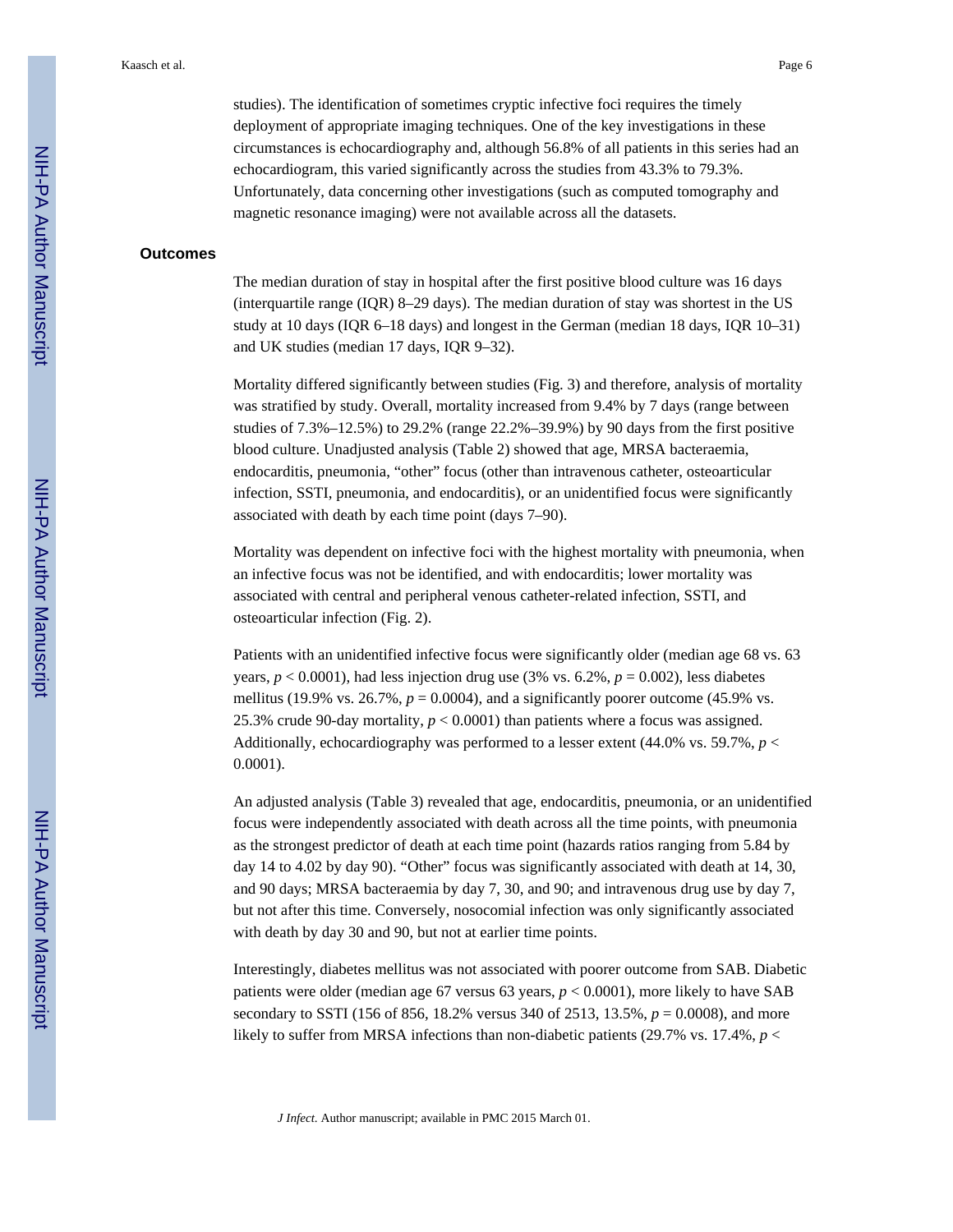0.0001), yet, their survival was similar to non-diabetic patients (90-day mortality 30.1% vs.  $28.7\%, p = 0.46$ .

#### **Discussion**

We report the largest international patient-data based analysis of clinical characteristics and outcome in bacteraemic *S. aureus* infection. Our analysis confirms several previous observations for SAB – for example, it is an infection of older people that is more common in men, it is most commonly caused by colonized intravenous catheters, and it is associated with substantial mortality.<sup>15–18</sup> However, we reveal some important differences in the presenting clinical features of SAB in the populations studied, and highlight the critical and potentially modifiable determinants of outcome from this serious infection.

We found some of the features of SAB were relatively consistent across the study populations, such as the predilection for older, male patients. Other features, such as the proportion of patients with diabetes mellitus, MRSA, or nosocomial infections, varied substantially. Strengthened hospital infection control practices can have a major impact on the incidence of nosocomial/MRSA infections, as evidenced by the dramatic decline in MRSA bacteraemia in the UK over the last 5 years.<sup>19</sup> Variation in these practices may explain the differences in nosocomial/MRSA bacteraemia rates between the studies; although, so too might bacterial strain variation. For example, community-acquired MRSA infection is much more common in the US than the UK because of particular MRSA strains (e.g. USA300) circulating in the community in the US.<sup>20</sup> This may explain the high percentage of MRSA infection in the US study (54.7%), and the relatively low proportion of nosocomial infections (20.4%). Future studies aimed at understanding why the clinical presentations of SAB vary between centres will need to take infection control practices and bacterial strain type into account.

In accordance with previous studies,  $15,21,22$  patients with MRSA infection had a significantly higher mortality, even after adjustment for confounders (Table 3). Whether this is due to the delayed receipt of appropriate antimicrobials, less effective antimicrobials, confounding risk factors linked with the acquisition of MRSA, poorer quality of medical care for patients in contact-isolation, or study design, has been debated extensively.16,23–25 These observations are not explained by differences in the proportions of patients with diabetes mellitus, although diabetes mellitus was significantly more common in patients with MRSA infection, which is in contrast to previously published findings.<sup>26</sup>

The infective focus has a well-described relationship with outcome from SAB and this is well illustrated by comparison of the survival curves for the different foci in Fig. 2. From the perspective of clinical practice, the most intriguing finding was the strong relationship between death and the absence of an identified focus. Others have reported this association,  $27,28$  but it carries particular significance when arising from a large, multi-centre dataset and may have a number of explanations. First, patients where an infective focus was not identified are older than patients with an assigned focus and thus carry a higher risk of death. In some cases, death may have intervened before the necessary investigations to determine the site of infection could be performed, but this was unlikely to have been the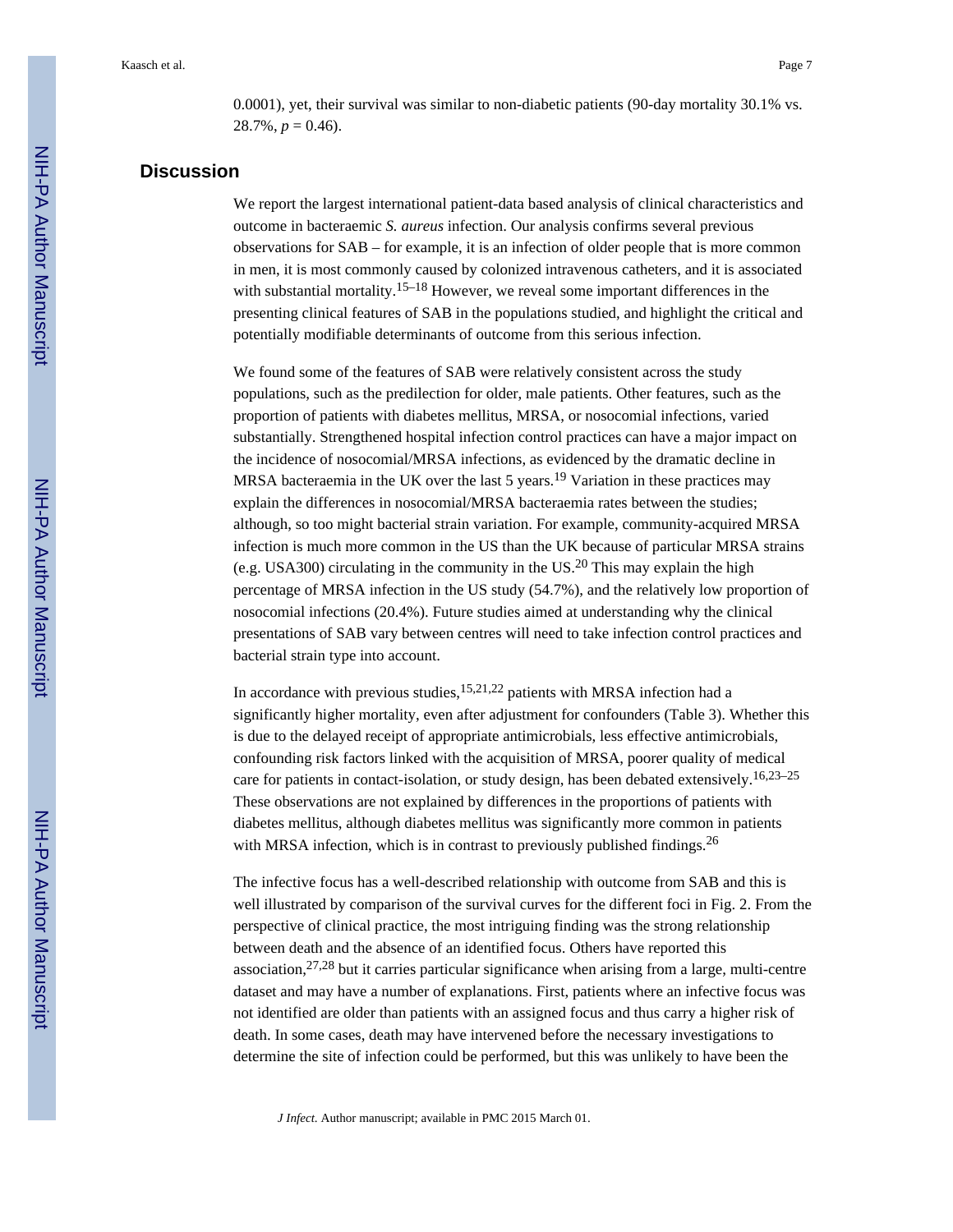case in all patients with unknown focus as the survival curves demonstrate continued mortality beyond 14 days from the date of the first positive blood culture (Fig. 2). In other patients, investigations to identify an infective focus may have been insufficient and the perceived absence of a deep-seated infective focus may have led to inadequate surgical management or duration of antimicrobial therapy. In a recent study, 18F-FDG PET/CT scan was used in the diagnostic pathway and significantly more metastatic foci were found and treated, which resulted in a lower mortality and lower relapse rate compared to a historical control.29 Our finding highlights the clinical importance of defining the infective focus early in the course of treatment. Thus, newer imaging techniques such as PET/CT may be useful, when conventional imaging has failed to identify the focus.

We recognize the study has some important limitations. Patients were from tertiary care medical centres exclusively and results may only be valid for this group. The differences in the data collected by each study restricted the extent of the shared dataset and the conclusions drawn from the analysis. For example, we were unable to determine whether infections were health-care associated and this group has to be merged with infections assumed to be community-acquired. Furthermore, only limited data were available describing disease comorbidities and disease severity at SAB onset, and data on antimicrobial treatment and surgical management were not recorded uniformly. Therefore, confounding from unmeasured variables may have influenced the results, and although we observed differences in mortality between the studies (Table 1, Fig. 3) we were unable to explain them. Another limitation is the lack of a written analysis plan. Although, the mainstay of our analysis was pre-conceived, the lack of a written analysis plan holds the possibility of inflating the type I error by multiple testing, especially since for the sake of preserving power *p*-values were not adjusted.

In summary, this study confirms that substantial variation exists across centres with respect to the proportion of SAB associated with diabetes mellitus, acquired in hospital and caused by MRSA, and the infection foci responsible for the bacteraemia. It also confirms that SAB is a common and serious infection with a high mortality, the strongest predictors of which are pneumonia and the absence of an identified infective focus. Future investigations are required to understand whether the variations in mortality between centres and study populations are driven by inherent differences in baseline comorbidities and disease severity, or are linked to modifiable factors such as adequate antimicrobial therapy and identification and removal of the infective focus. Such studies will require prospective standardized collection of a core clinical dataset across multiple centres in different countries and are currently underway under the auspices of the International *S. aureus* collaboration (ISAC).

#### **Acknowledgments**

#### **Funding**

The INSTINCT study was supported by the German Research Foundation (KA 3104/1-1 to A.J.K.), the Paul-Ehrlich Gesell-schaft für Chemotherapie (to H.S. and W.V.K.), the Federal Ministry of Education and Research (BMBF 01KI1017 to A.J.K. and 01KN1106 ). The UKCIRG study was supported by the Hospital for Tropical Diseases, London and the Department of Health via the NIHR comprehensive Biomedical Research Centre award to Guy's & St Thomas' NHS Foundation Trust in partnership with King's College London. SABG was supported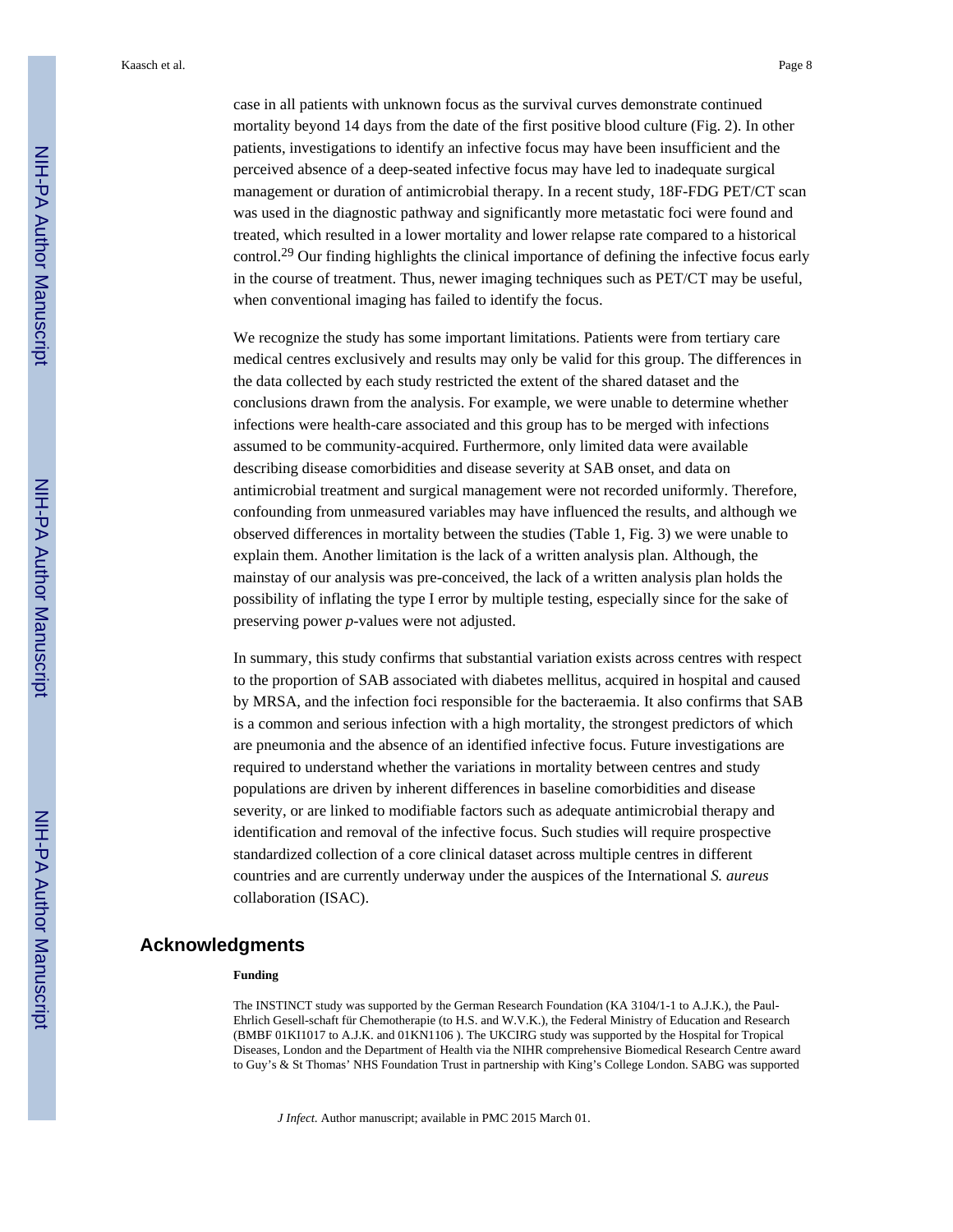by the National Institutes of Health (R01-AI068804, and K24-AI093969 to V.G.F.). J.R.B. received funding from Ministerio de Ciencia e Innovación, Instituto de Salud Carlos III, European Development Regional Fund "A way to achieve Europe" ERDF, Spanish Network for Research In Infectious Diseases (REIPI DR06/0008), and Consejería de Salud, Junta de Andalucía (PI 0185/2010). J.D.E. received funding from Guy's & St Thomas' Charity. M.E.T. is supported by the UK Clinical Research Consortium Translational Research Initiative and the NIHR Cambridge Biomedical Research Centre. A.P.R.W. was partly funded by the UCLH/UCL/LSHTM Comprehensive Biomedical Centre. Funders did not have any influence on design and conduct of the study, collection, management, analysis or interpretation of the data, preparation, review, or approval of the manuscript.

The following were involved in the collection of clinical data for their respective studies and centres:

**ES**: Alex Soriano, Laura Morata, Josep Mensa, Jose A. Martínez, Manel Almela, Francesc Marco (Hospital Clínic de Barcelona).

Jesús Rodriguez-Baño, Luis E. López-Cortés, Juan Gálvez-Acebal, Marina de Cueto, Carmen Velasco, Alvaro Pascual (Hospital Universitario Virgen Macarena, Sevilla).

#### **References**

- 1. Laupland KB. Incidence of bloodstream infection: a review of population-based studies. Clin Microbiol Infect. 2013; 19(6):492–500. [PubMed: 23398633]
- 2. Thwaites GE, Edgeworth JD, Gkrania-Klotsas E, Kirby A, Tilley R, Torok ME, et al. Clinical management of *Staphylococcus aureus* bacteraemia. Lancet Infect Dis. 2011; 11(3):208–22. [PubMed: 21371655]
- 3. Kern WV. Management of *Staphylococcus aureus* bacteremia and endocarditis: progresses and challenges. Curr Opin Infect Dis. 2010; 23(4):346–58. [PubMed: 20592532]
- 4. van Hal SJ, Jensen SO, Vaska VL, Espedido BA, Paterson DL, Gosbell IB. Predictors of mortality in *Staphylococcus aureus* bacteremia. Clin Microbiol Rev. 2012; 25(2):362–86. [PubMed: 22491776]
- 5. Rieg S, Peyerl-Hoffmann G, de With K, Theilacker C, Wagner D, Hubner J, et al. Mortality of *S. aureus* bacteremia and infectious diseases specialist consultation – a study of 521 patients in Germany. J Infect. 2009; 59(4):232–9. [PubMed: 19654021]
- 6. Fowler VG Jr, Justice A, Moore C, Benjamin DK Jr, Woods CW, Campbell S, et al. Risk factors for hematogenous complications of intravascular catheter-associated *Staphylococcus aureus* bacteremia. Clin Infect Dis. 2005; 40(5):695–703. [PubMed: 15714415]
- 7. Soriano A, Marco F, Martinez JA, Pisos E, Almela M, Dimova VP, et al. Influence of vancomycin minimum inhibitory concentration on the treatment of methicillin-resistant *Staphylococcus aureus* bacteremia. Clin Infect Dis. 2008; 46(2):193–200. [PubMed: 18171250]
- 8. Kaasch AJ, Fowler VG Jr, Rieg S, Peyerl-Hoffmann G, Birkholz H, Hellmich M, et al. Use of a simple criteria set for guiding echocardiography in nosocomial *Staphylococcus aureus* bacteremia. Clin Infect Dis. 2011; 53(1):1–9. [PubMed: 21653295]
- 9. Thwaites GE. The management of *Staphylococcus aureus* bacteremia in the United Kingdom and Vietnam: a multi-centre evaluation. PLoS One. 2011; 5(12):e14170. [PubMed: 21179193]
- 10. Velasco C, Lopez-Cortes LE, Caballero FJ, Lepe JA, de Cueto M, Molina J, et al. Clinical and molecular epidemiology of meticillin-resistant *Staphylococcus aureus* causing bacteraemia in Southern Spain. J Hosp Infect. 2012; 81(4):257–63. [PubMed: 22738614]
- 11. Gill SR, McIntyre LM, Nelson CL, Remortel B, Rude T, Reller LB, et al. Potential associations between severity of infection and the presence of virulence-associated genes in clinical strains of *Staphylococcus aureus*. PLoS One. 2011; 6(4):e18673. [PubMed: 21541311]
- 12. Garner JS, Jarvis WR, Emori TG, Horan TC, Hughes JM. CDC definitions for nosocomial infections, 1988. Am J Infect Control. 1988; 16(3):128–40. [PubMed: 2841893]
- 13. Li JS, Sexton DJ, Mick N, Nettles R, Fowler VG Jr, Ryan T, et al. Proposed modifications to the Duke criteria for the diagnosis of infective endocarditis. Clin Infect Dis. 2000; 30(4):633–8. [PubMed: 10770721]
- 14. Stewart GB, Altman DG, Askie LM, Duley L, Simmonds MC, Stewart LA. Statistical analysis of individual participant data meta-analyses: a comparison of methods and recommendations for practice. PLoS One. 2012; 7(10):e46042. [PubMed: 23056232]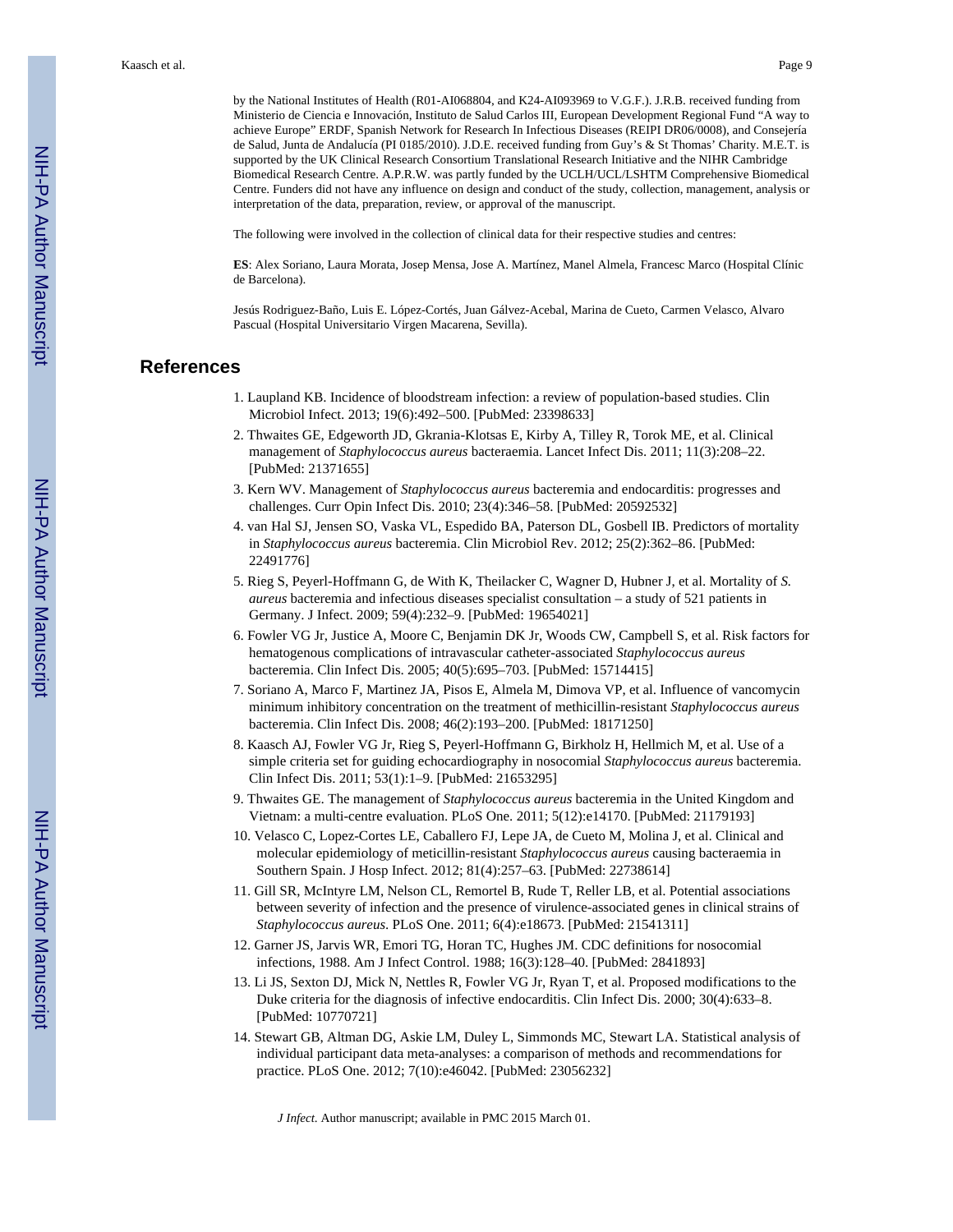- 15. Allard C, Carignan A, Bergevin M, Boulais I, Tremblay V, Robichaud P, et al. Secular changes in incidence and mortality associated with *Staphylococcus aureus* bacteraemia in Quebec, Canada, 1991–2005. Clin Microbiol Infect. 2008; 14(5):421–8. [PubMed: 18325037]
- 16. Turnidge JD, Kotsanas D, Munckhof W, Roberts S, Bennett CM, Nimmo GR, et al. *Staphylococcus aureus* bacteraemia: a major cause of mortality in Australia and New Zealand. Med J Aust. 2009; 191(7):368–73. [PubMed: 19807625]
- 17. Mejer N, Westh H, Schonheyder HC, Jensen AG, Larsen AR, Skov R, et al. Stable incidence and continued improvement in short term mortality of *Staphylococcus aureus* bacteraemia between 1995 and 2008. BMC Infect Dis. 2012; 12:260. [PubMed: 23075215]
- 18. Forsblom E, Ruotsalainen E, Molkanen T, Ollgren J, Lyytikainen O, Jarvinen A. Predisposing factors, disease progression and outcome in 430 prospectively followed patients of healthcare- and community-associated *Staphylococcus aureus* bacteraemia. J Hosp Infect. 2011; 78(2):102–7. [PubMed: 21511366]
- 19. HPA. Results from the mandatory surveillance of MRSA bacteraemia. [cited 2013-06-17]; Available from: [http://www.hpa.org.uk/web/HPAweb&HPAwebStandard/HPAweb\\_C/](http://www.hpa.org.uk/web/HPAweb&HPAwebStandard/HPAweb_C/1233906819629) [1233906819629](http://www.hpa.org.uk/web/HPAweb&HPAwebStandard/HPAweb_C/1233906819629)
- 20. Lessa FC, Mu Y, Davies J, Murray M, Lillie M, Pearson A, et al. Comparison of incidence of bloodstream infection with methicillin-resistant *Staphylococcus aureus* between England and United States, 2006–2007. Clin Infect Dis. 2010; 51(8):925–8. [PubMed: 20815734]
- 21. de Kraker ME, Wolkewitz M, Davey PG, Grundmann H. Clinical impact of antimicrobial resistance in European hospitals: excess mortality and length of hospital stay related to methicillinresistant *Staphylococcus aureus* bloodstream infections. Antimicrob Agents Chemother. 2011; 55(4):1598–605. [PubMed: 21220533]
- 22. Melzer M, Eykyn SJ, Gransden WR, Chinn S. Is methicillin-resistant *Staphylococcus aureus* more virulent than methicillin-susceptible *S. aureus*? A comparative cohort study of British patients with nosocomial infection and bacteremia. Clin Infect Dis. 2003; 37(11):1453–60. [PubMed: 14614667]
- 23. Cosgrove SE, Sakoulas G, Perencevich EN, Schwaber MJ, Karchmer AW, Carmeli Y. Comparison of mortality associated with methicillin-resistant and methicillin-susceptible *Staphylococcus aureus* bacteremia: a meta-analysis. Clin Infect Dis. 2003; 36(1):53–9. [PubMed: 12491202]
- 24. de Kraker ME, Davey PG, Grundmann H. Mortality and hospital stay associated with resistant *Staphylococcus aureus* and *Escherichia coli* bacteremia: estimating the burden of antibiotic resistance in Europe. PLoS Med. 2011; 8(10):e1001104. [PubMed: 22022233]
- 25. Soriano A, Martinez JA, Mensa J, Marco F, Almela M, Moreno-Martinez A, et al. Pathogenic significance of methicillin resistance for patients with *Staphylococcus aureus* bacteremia. Clin Infect Dis. 2000; 30(2):368–73. [PubMed: 10671343]
- 26. Hill PC, Birch M, Chambers S, Drinkovic D, Ellis-Pegler RB, Everts R, et al. Prospective study of 424 cases of *Staphylococcus aureus* bacteraemia: determination of factors affecting incidence and mortality. Intern Med J. 2001; 31(2):97–103. [PubMed: 11480485]
- 27. Mylotte JM, Tayara A. *Staphylococcus aureus* bacteremia: predictors of 30-day mortality in a large cohort. Clin Infect Dis. 2000; 31(5):1170–4. [PubMed: 11073748]
- 28. Rebelo M, Pereira B, Lima J, Decq-Mota J, Vieira JD, Costa JN. Predictors of in-hospital mortality in elderly patients with bacteraemia admitted to an internal medicine ward. Int Arch Med. 2011; 4(1):33. [PubMed: 21970460]
- 29. Vos FJ, Bleeker-Rovers CP, Sturm PD, Krabbe PF, van Dijk AP, Cuijpers ML, et al. 18F-FDG PET/CT for detection of metastatic infection in gram-positive bacteremia. J Nucl Med Off Publ Soc Nucl Med. 2010; 51(8):1234–40.

#### **Invasive STaphylococcus aureus INfection CohorT (INSTINCT) study**

Achim J. Kaasch, Harald Seifert, Hanna Birkholz, Katharina Achilles, Andreas Langhorst, Stephan Neumann, Georg Peppinghaus (Uniklinik Köln); Siegbert Rieg, Winfried V. Kern,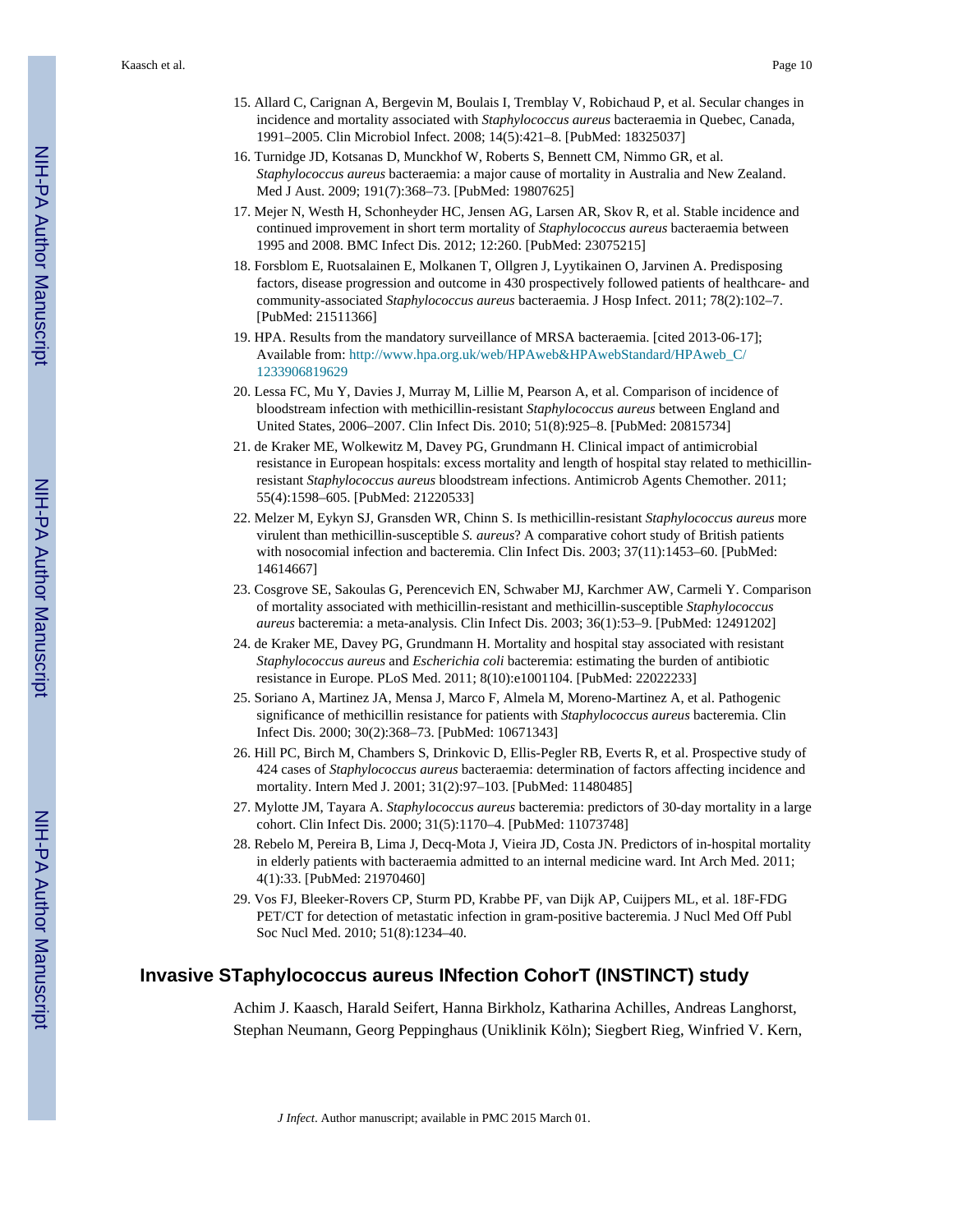Marc-Fabian Küpper, Gabriele Peyerl-Hoffmann, Christian Theilacker (Universitätsklinikum Freiburg).

*Staphylococcus aureus* Bacteremia Group (SABG) study: Vance G. Fowler, Felicia Ruffin, Thomas Rude (Duke University).

United Kingdom Clinical Infection Research Group (UKCIRG) study: Cressida Auckland, Stephen Glass, Marina Morgan (Royal Devon and Exeter NHS Foundation Trust); Gavin Barlow, Peter Moss, Tina Burdett (Hull and East Yorkshire Hospitals NHS Trust); Richard Cunningham, Robert Tilley (Plymouth Hospitals NHS Trust); Guy Thwaites, Jonathan Edgeworth, Carolyn Hemsley, John Klein (Guy's and St. Thomas' Hospitals NHS Foundation Trust); Susan Hopkins, Daniel Brudney, Sophie Collier (Royal Free London NHS Foundation Trust); Dakshika Jeyaratnam, Jim Wade, Amanda Fife (King's College Hospital NHS Foundation Trust); Neil Jenkins, Abid Hussein, Melinda Munang (Birmingham Heart of England NHS Foundation Trust); James Price, John Paul, Martin Llewelyn (Brighton and Sussex University Hospitals NHS Trust); Sarah Meisner, Mohammad Abrishami, Rachel Mayer, Susan Murray (Royal United Hospital Bath NHS Trust); Emmanuel Nsutebu, Nicholas Beeching, Jonathan Folb, Chanaka Silva, Andrew Kirby (Royal Liverpool and Broadgreen University Hospitals NHS Trust); Matthew Scarborough, Derrick Crook, Tim Peto, Heather Godwin, Lily O'Connor (Oxford University Hospitals NHS Trust); M. Estée Török, Emma Nickerson, Theodore Gouliouris, Sani Aliyu, Sharon Peacock, (Cambridge University Hospitals NHS Foundation Trust); John Williams (South Tees Hospitals NHS Foundation Trust); Steve Morris-Jones, Philip Gothard, Bruce Macrae, Peter Wilson (University College London Hospitals NHS Foundation Trust); Martin Sheppard (Withybush Hospital, Wales).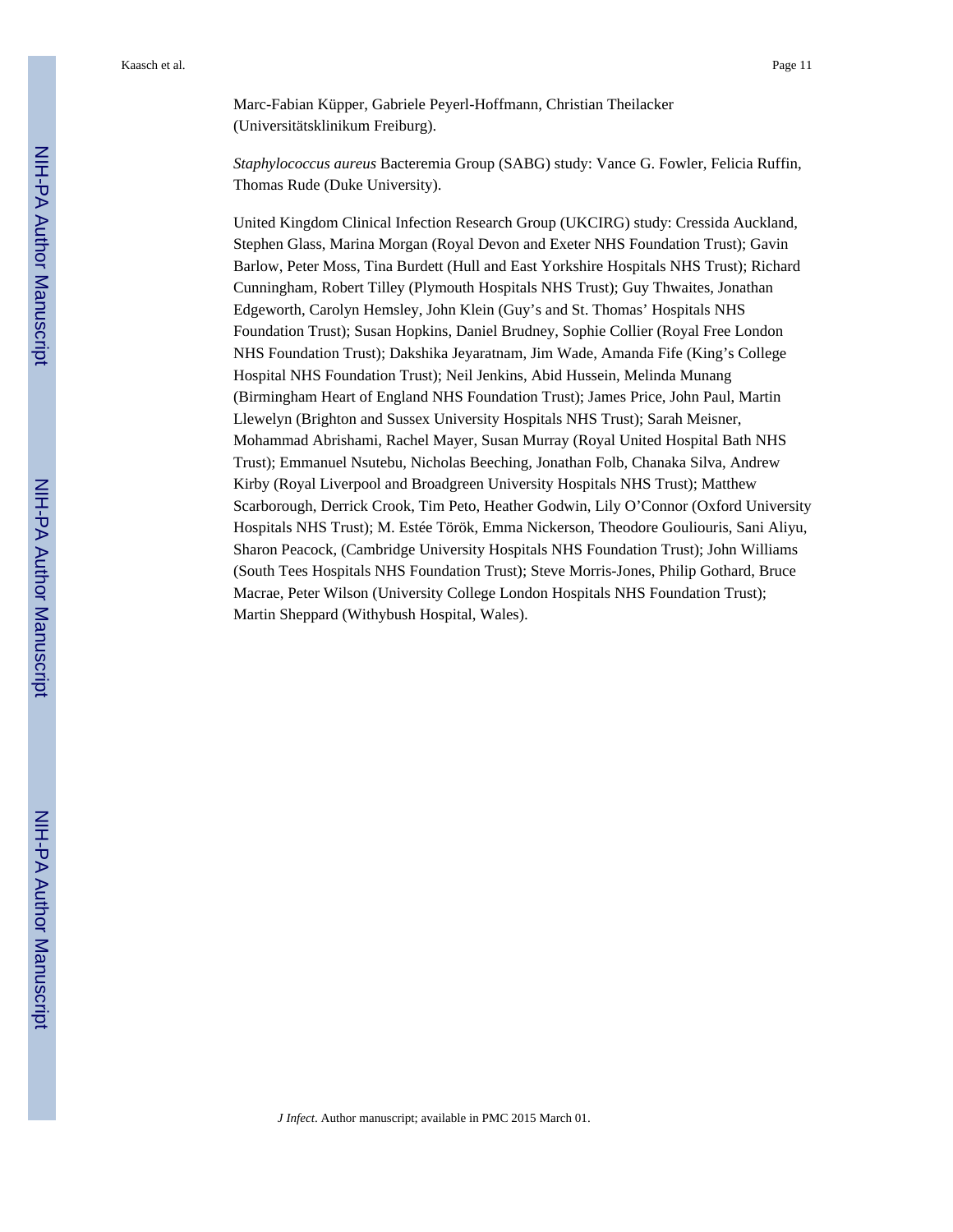

#### **Figure 1.**

Flow diagram of patients enrolled in the different studies.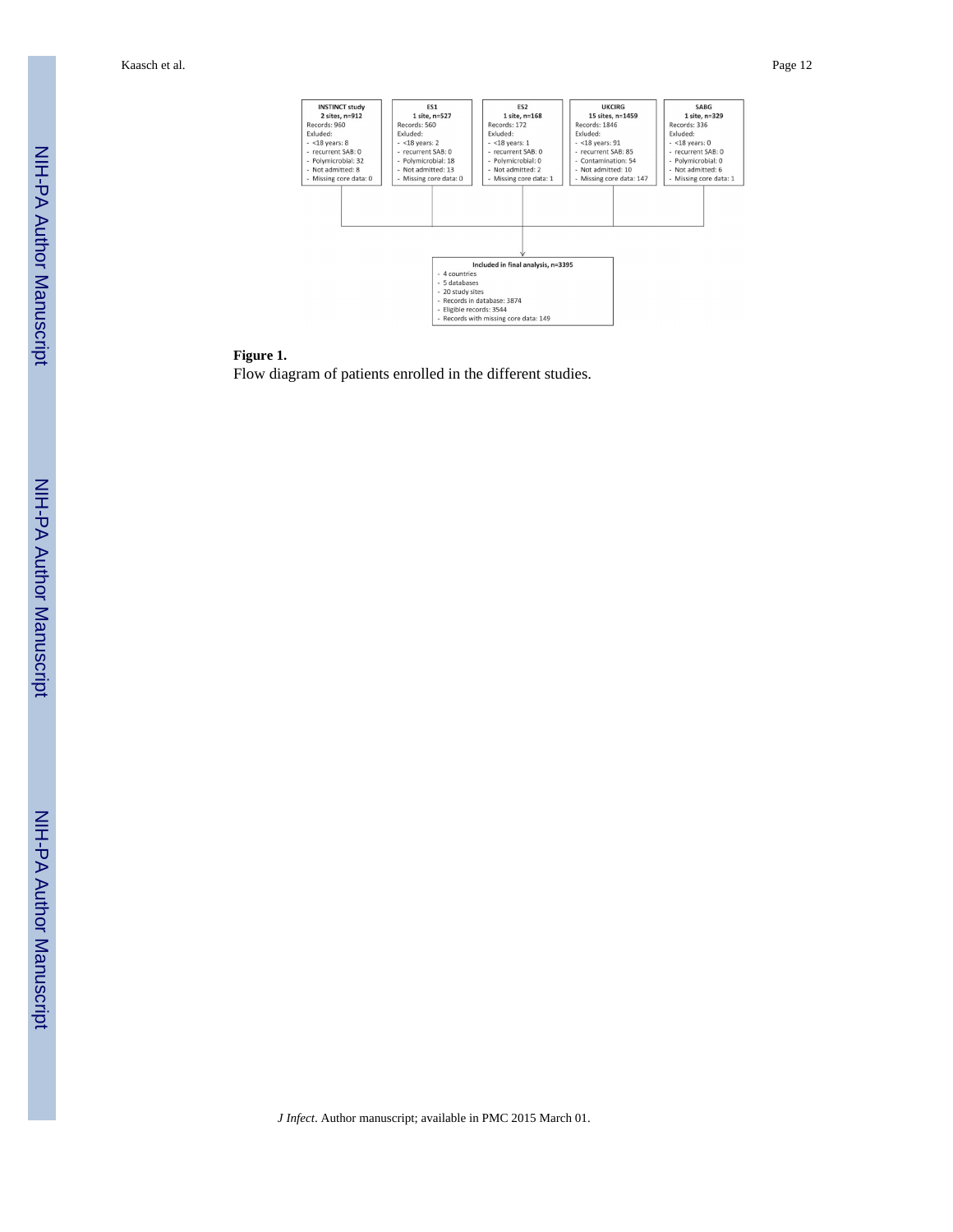

#### **Figure 2.**

Kaplan–Meier survival plot up to 90 days by dominant infective focus (p<0.0001, logrank test). Censored cases (patients lost to follow-up) are denoted by +.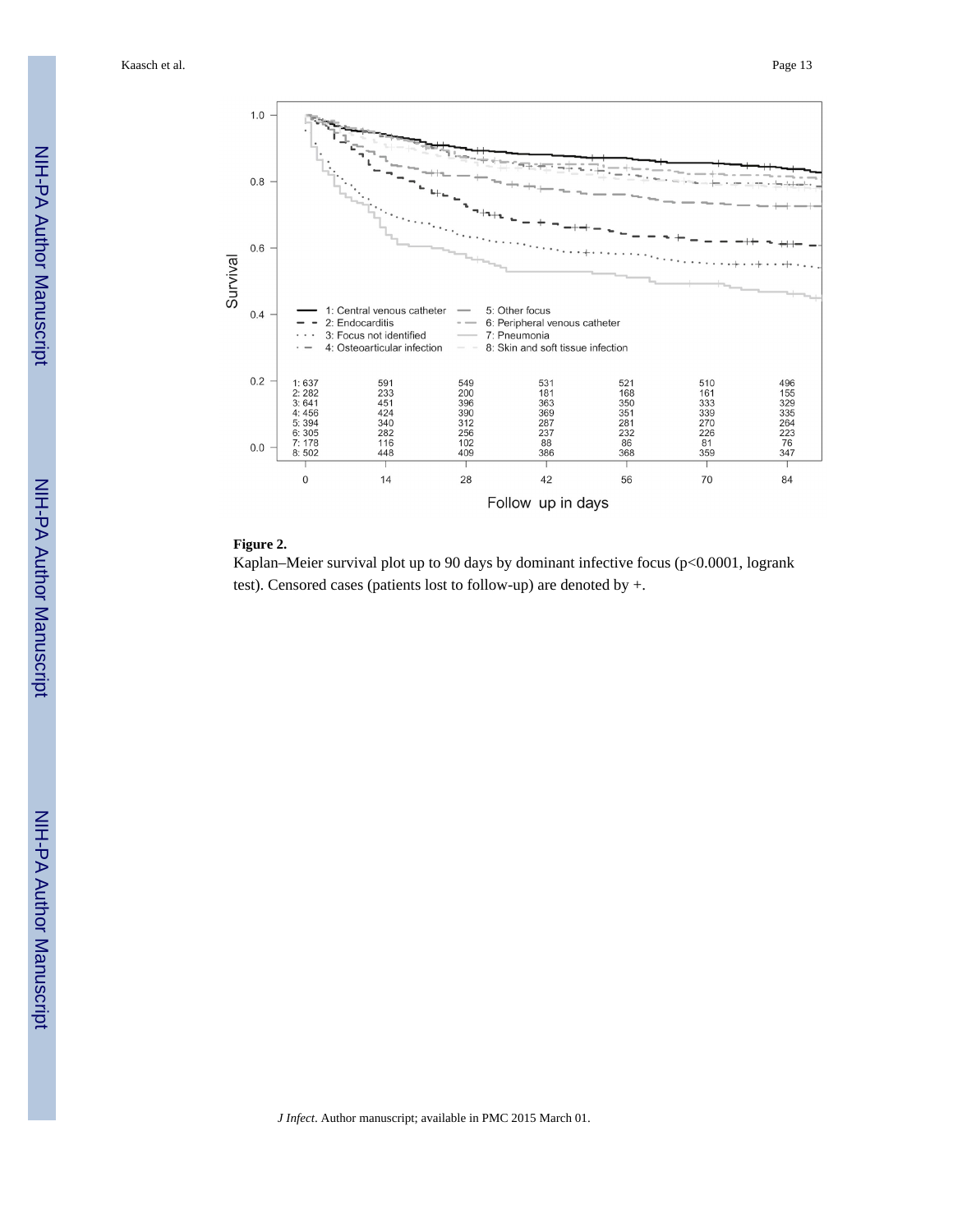| Study                    | Site                                           |     | 30-day<br>mortality (95% CI) | $\frac{0}{0}$<br>Weight |
|--------------------------|------------------------------------------------|-----|------------------------------|-------------------------|
| Germany                  |                                                |     |                              |                         |
| <b>INSTINCT</b>          | 1                                              |     | 0.18(0.15, 0.22)             | 12.39                   |
| <b>INSTINCT</b>          | $\overline{2}$                                 |     | 0.20(0.16, 0.24)             | 11.73                   |
|                          | Subtotal (I-squared = $0.0\%$ , $p = 0.505$ )  |     | 0.19(0.17, 0.22)             | 24.12                   |
| Spain<br>ES <sub>1</sub> | $\mathbf{1}$                                   |     | 0.21(0.18, 0.25)             | 12.32                   |
| ES <sub>2</sub>          |                                                |     | 0.29(0.22, 0.36)             | 6.63                    |
| UK                       | Subtotal (I-squared = $76.2\%$ , $p = 0.040$ ) |     | 0.25(0.17, 0.33)             | 18.95                   |
| <b>UKCIRG</b>            | 1                                              |     | 0.24(0.17, 0.31)             | 6.74                    |
| <b>UKCIRG</b>            | 2                                              |     | 0.17(0.11, 0.22)             | 8.70                    |
| <b>UKCIRG</b>            | 3                                              |     | 0.29(0.24, 0.34)             | 9.73                    |
| <b>UKCIRG</b>            | 4                                              |     | 0.22(0.16, 0.28)             | 7.80                    |
| <b>UKCIRG</b>            | pooled                                         |     | 0.20(0.16, 0.23)             | 12.98                   |
| <b>USA</b>               | Subtotal (I-squared = $70.4\%$ , $p = 0.009$ ) |     | 0.22(0.18, 0.26)             | 45.94                   |
| <b>SABG</b>              | $\mathbf{1}$                                   |     | 0.18(0.14, 0.22)             | 10.99                   |
|                          | Subtotal (I-squared = $.%$ , p = .)            |     | 0.18(0.14, 0.22)             | 10.99                   |
|                          | Overall (I-squared = $61.5\%$ , $p = 0.005$ )  |     | 0.21(0.19, 0.24)             | 100.00                  |
|                          | 0                                              | .25 | .5                           |                         |

#### **Figure 3.**

Forest plot for 30-day mortality by study.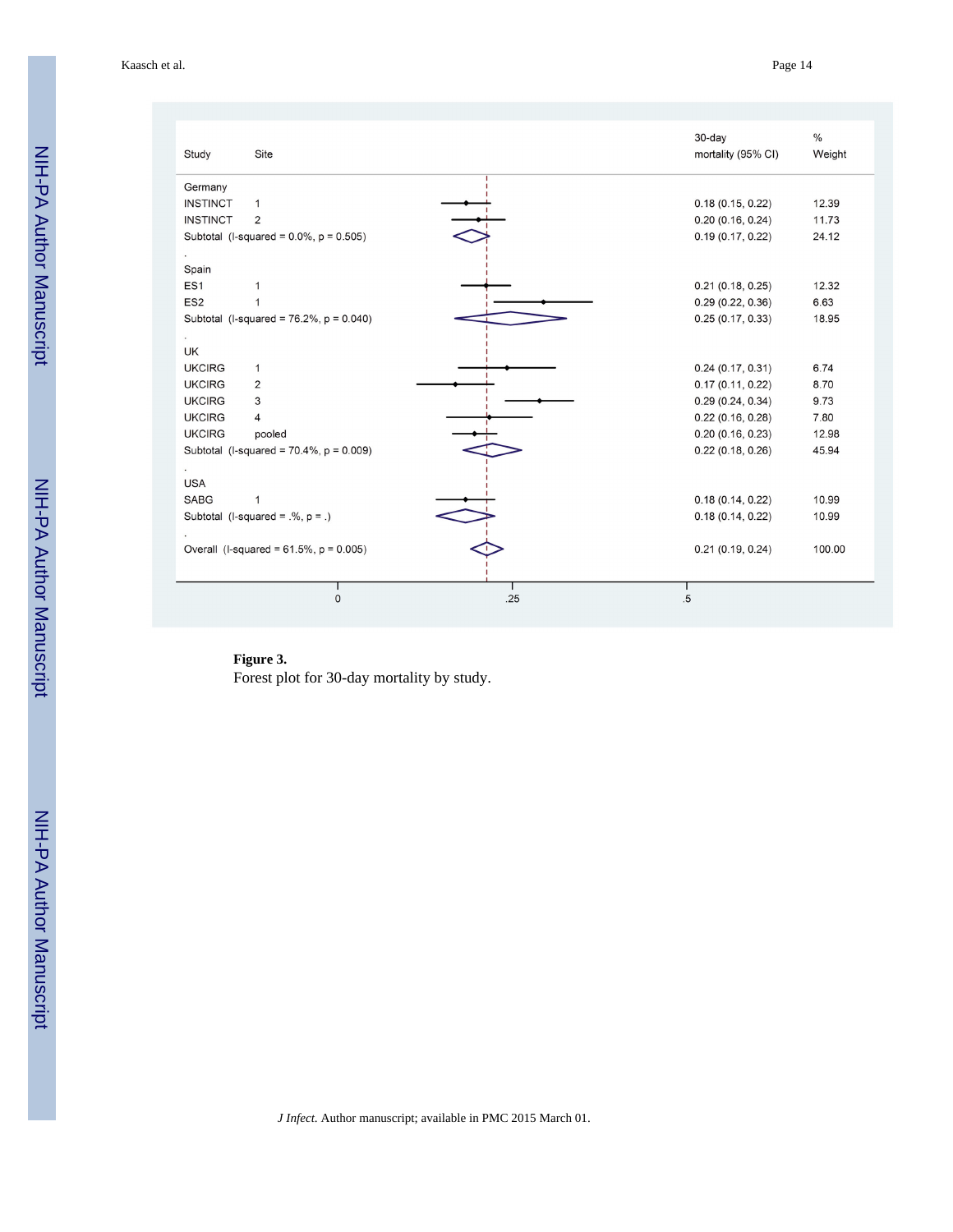NIH-PA Author Manuscript

NIH-PA Author Manuscript

## **Table 1**

Patient characteristics by study site. Data are displayed as median (25th-75th percentile), median (25th-75th percentile; percentage missing), count Patient characteristics by study site. Data are displayed as median (25th–75th percentile), median (25th–75th percentile; percentage missing), count (percentage), or count (percentage; percentage missing). P-values are from Kruskal-Wallis test and chi-square test, respectively. *P*-values are from Kruskal–Wallis test and chi-square test, respectively. (percentage), or count (percentage; percentage missing).

|                                                                                                                                                        | Studies (for acronyms see Methods section) |                 |                 |                     |                  | Total ( <i>n</i> = 3395) $p$ -Value |         |
|--------------------------------------------------------------------------------------------------------------------------------------------------------|--------------------------------------------|-----------------|-----------------|---------------------|------------------|-------------------------------------|---------|
|                                                                                                                                                        | INSTINCT $(n = 912)$                       | ES1 $(n = 527)$ | $ES2(n = 168)$  | UKCIRG $(n = 1459)$ | $SABC (n = 329)$ |                                     |         |
| Age at onset in years                                                                                                                                  | 66 (54-74)                                 | 64 (49-75)      | $67.5(59 - 76)$ | 64 (48-77)          | 59 (47-67)       | 54 (50-75)                          | &0001   |
| Male gender                                                                                                                                            | 606 (66.4)                                 | 351 (66.6)      | 102(60.7)       | 928 (63.6)          | 180(54.7)        | 2167 (63.8)                         | 0.0019  |
| MRSA                                                                                                                                                   | 109 (12)                                   | 122(23.1)       | 28(16.7)        | 259 (17.8)          | 180(54.7)        | 698 (20.6)                          | 0001    |
| Nosocomial SAB                                                                                                                                         | 443 (48.6)                                 | 270 (51.2)      | 95 (56.5)       | 508 (34.8)          | 67(20.4)         | 1383 (40.7)                         | 0001    |
| Injection drug use                                                                                                                                     | 32(3.5; 0)                                 | 14(2.7; 0)      | 5(3;0)          | 125(8.8; 2.3)       | 13(4;0)          | 189 (5.6; 1.0)                      | 0001    |
| Diabetes mellitus                                                                                                                                      | 226 (24.8; 0)                              | 135 (25.6; 0)   | 65 (38.7; 0)    | 296 (20.7; 1.8)     | 134 (40.7; 0)    | 856 (25.4; 0.8)                     | 0001    |
| Dominant focus <sup>a</sup>                                                                                                                            |                                            |                 |                 |                     |                  |                                     | 0001    |
| Central venous catheter                                                                                                                                | 172 (18.9)                                 | 106 (20.1)      | 27 (16.1)       | 266 (18.2)          | 66 (20.1)        | 637 (18.8)                          |         |
| Peripheral venous catheter                                                                                                                             | $78\ (8.6)$                                | 94 (17.8)       | 39(23.2)        | 85 (5.8)            | 9(2.7)           | 305 (9.0)                           |         |
| Skin and soft tissue infection                                                                                                                         | 91 (10.0)                                  | 59 (11.2)       | 23 (13.7)       | 285 (19.5)          | 44 (13.4)        | 502 (14.8)                          |         |
| Endocarditis                                                                                                                                           | 97 (10.6)                                  | 53 (10.1)       | 11(6.5)         | 83(5.7)             | 38 (11.6)        | 282 (8.3)                           |         |
| Osteoarticular infection $b$                                                                                                                           | 150 (16.4)                                 | 39(7.4)         | $12\ (7.1)$     | 213 (14.6)          | 42 (12.8)        | 456 (13.4)                          |         |
| Pneumonia                                                                                                                                              | 39(4.3)                                    | 31(5.9)         | 12(7.1)         | 54(3.7)             | 42(12.8)         | 178 (5.2)                           |         |
| Other focus <sup>c</sup>                                                                                                                               | 105(11.5)                                  | 39(7.4)         | 15(8.9)         | 199 (13.6)          | 36 (10.9)        | 394 (11.6)                          |         |
| Focus not identified                                                                                                                                   | 80 (19.7)                                  | 106 (20.1)      | 29 (17.3)       | 274 (18.8)          | 52 (15.8)        | 641 (18.9)                          |         |
| Echocardiography performed <sup>d</sup>                                                                                                                | 510 (55.9; 0)                              | 228 (43.3; 0.2) | 74 (44; 0)      | 822 (58.6; 3.8)     | 261 (79.3; 0)    | 1895 (56.8; 1.7)                    | < .0001 |
| Outcome                                                                                                                                                |                                            |                 |                 |                     |                  |                                     |         |
| in $\mathrm{days}^e$<br>Length of hospital stay                                                                                                        | $18(10-31; 0)$                             | $15(8-26; 0)$   | $16(9-25; 0)$   | $17(9-32; 2.9)$     | $10(6-18; 0)$    | $16(8-29; 1.2)$                     | < .0001 |
| Death within 7 days <sup>f</sup>                                                                                                                       | 67(7.3)                                    | 44(8.4)         | 21(12.5)        | 157 (10.8)          | 28(8.5)          | 317 (9.4)                           | 0.0312  |
| Death within 14 days                                                                                                                                   | 102(11.2)                                  | 68 (13)         | 34(20.4)        | 238 (16.4)          | 50(15.2)         | 492 (14.6)                          | 0.0015  |
| Death within 30 days                                                                                                                                   | 174 (19.2)                                 | 111 (21.2)      | 48 (29.4)       | 318 (22.2)          | 60 (18.3)        | 711 (21.2)                          | 0.0418  |
| Death within 90 days                                                                                                                                   | 276 (30.7)                                 | (28(24.8))      | 62(39.9)        | 425 (30.2)          | 72 (22.2)        | 963 (29.2)                          | 0.0007  |
| $a_{\text{One}\text{ infective}}$ focus was considered the dominant focus (s. Methods). Multiple infective foci were recorded in 494 patients (14.6%). |                                            |                 |                 |                     |                  |                                     |         |

*J Infect*. Author manuscript; available in PMC 2015 March 01.

*b*Osteoarticular infection: all bone and joint infections (including vertebral osteomyelitis) with or without prosthetic devices.

 $b$  osteoarticular infection: all bone and joint infections (including vertebral osteomyelitis) with or without prosthetic devices.

*c*"Other focus" includes foci that occur in less than 5% of cases each, e.g. central nervous system infection, intravascular implant infection, lung abscess, urinary tract infection.

"Other focus" includes foci that occur in less than 5% of cases each, e.g. central nervous system infection, intravascular implant infection, lung abscess, urinary tract infection.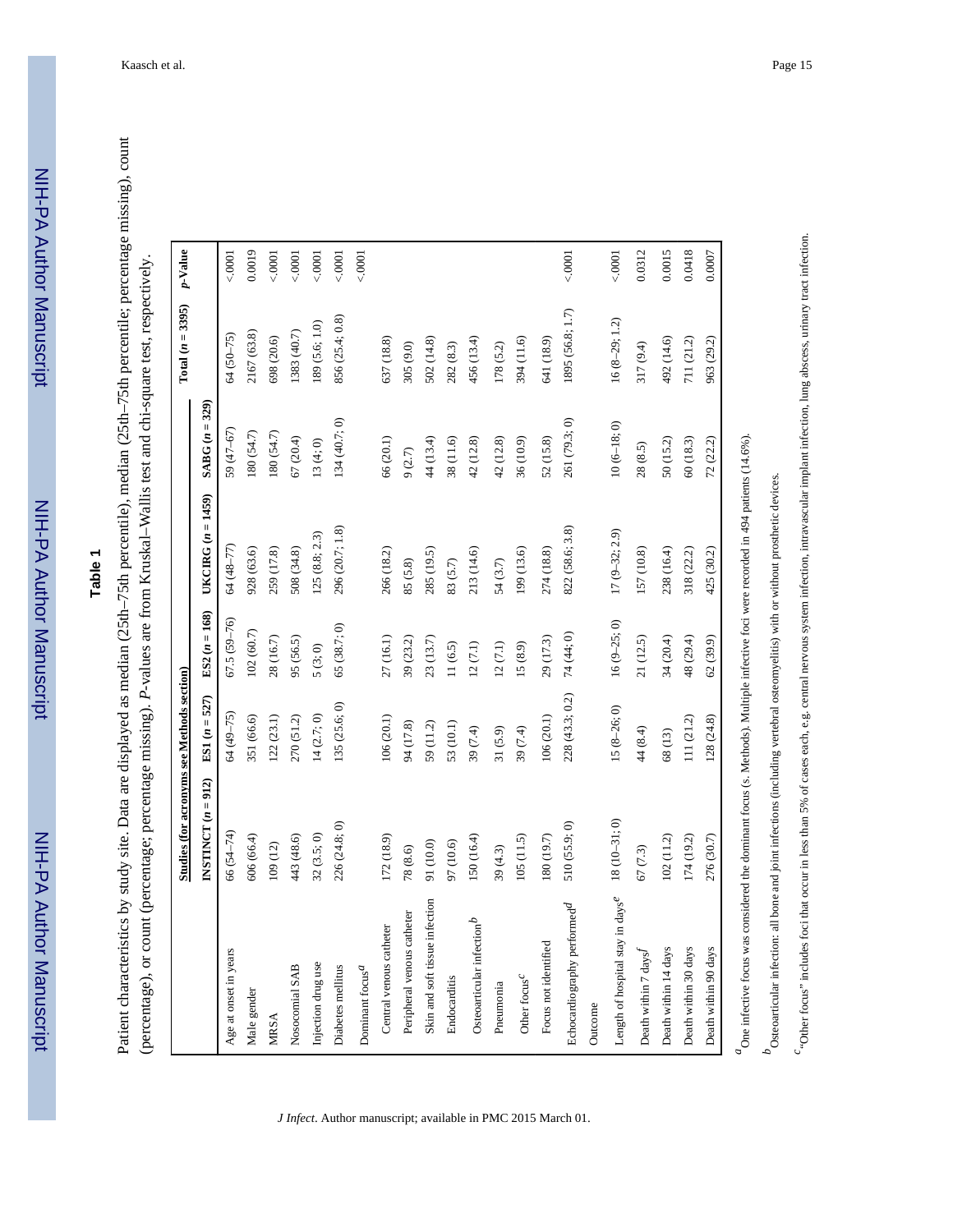NIH-PA Author ManuscriptNIH-PA Author Manuscript

 $d_{\rm Transesophagen}$  or transthoracic echocardiography. *d*Transesophageal or transthoracic echocardiography.

 $^e$  After first positive blood culture. *e*After first positive blood culture.

 $f_{\text{TO account}}$  for censoring the percentage corresponds to One minus the Kaplan–Meier estimate at 7, 14, 30 resp. 90 days. *f*To account for censoring the percentage corresponds to One minus the Kaplan–Meier estimate at 7, 14, 30 resp. 90 days.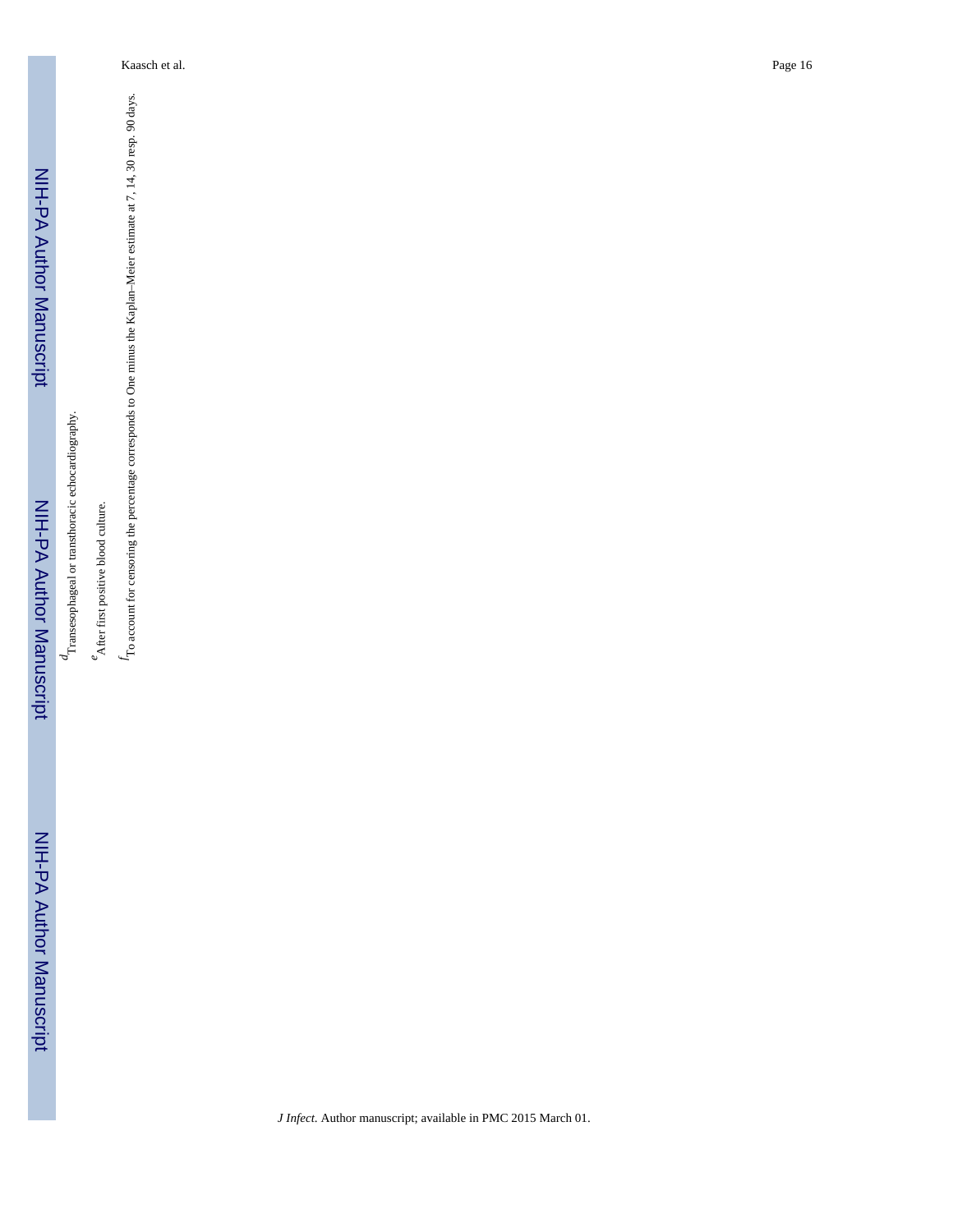NIH-PA Author Manuscript

NIH-PA Author Manuscript

Patient's characteristics and mortality in univariable analysis stratified by study. Hazard ratios for death with 95% confidence intervals for different time Patient's characteristics and mortality in univariable analysis stratified by study. Hazard ratios for death with 95% confidence intervals for different time points are shown (study population  $n = 3395$ ;  $n = 3362$  for injection drug use, and  $n = 3369$  for diabetes mellitus due to missing values). *n* = 3369 for diabetes mellitus due to missing values).  $n = 3362$  for injection drug use, and points are shown (study population

|                                | 7-day mortality          |            | 14-day mortality      |         | 30-day mortality      |         | 90-day mortality      |         |
|--------------------------------|--------------------------|------------|-----------------------|---------|-----------------------|---------|-----------------------|---------|
|                                | ratio (95% CI)<br>Hazard | $p$ -Value | Hazard ratio (95% CI) | p-Value | Hazard ratio (95% CI) | p-Value | Hazard ratio (95% CI) | p-Value |
| Age at onset                   | $1.03(1.03 - 1.04)$      | 0001       | $1.03(1.03 - 1.04)$   | 0001    | $1.03(1.03 - 1.04)$   | 50001   | $1.03(1.03 - 1.04)$   | < .0001 |
| Male gender                    | $0.81(0.65 - 1.02)$      | 0.07       | $0.90(0.75 - 1.08)$   | 0.27    | $0.96(0.83 - 1.12)$   | 0.62    | $1.01(0.88 - 1.15)$   | 0.92    |
| MRSA                           | 1.59 (1.23-2.06)         | 0.0004     | 1.43 (1.16-1.76)      | 0.001   | $1.46(1.22 - 1.74)$   | < 0001  | $1.61(1.38 - 1.87)$   | < 0001  |
| Nosocomial SAB                 | $0.96(0.76 - 1.21)$      | 0.74       | $1.10(0.92 - 1.33)$   | 0.29    | $1.12(0.97 - 1.31)$   | 0.13    | $1.16(1.02 - 1.32)$   | 0.03    |
| Injection drug use             | $0.72(0.42 - 1.23)$      | 0.23       | $0.52(0.31 - 0.85)$   | 0.009   | $0.55(0.36 - 0.83)$   | 0.004   | 0.53 (0.37-0.76)      | 0.0005  |
| Diabetes mellitus              | $1.08(0.84 - 1.39)$      | 0.56       | $1.05(0.86 - 1.29)$   | 0.63    | $1.14(0.97-1.35)$     | 0.12    | $1.08(0.94 - 1.25)$   | 0.29    |
| Dominant focus <sup>a</sup>    |                          |            |                       |         |                       |         |                       |         |
| Peripheral venous catheter     | $15 - 1.76$<br>0.89(0.4  | 0.74       | $1.06(0.62 - 1.83)$   | 0.83    | $1.20(0.81 - 1.78)$   | 0.37    | $1.10(0.80 - 1.52)$   | 0.56    |
| Skin and soft tissue infection | $1.15(0.68 - 1.96)$      | 0.60       | 1.49 (0.97-2.27)      | 0.07    | 1.38 (0.99-1.93)      | 0.05    | 1.30 (0.99-1.70)      | 0.06    |
| Endocarditis                   | 2.25 (1.32-3.83)         | 0.003      | $3.11(2.04 - 4.74)$   | 0001    | $3.09(2.24 - 4.27)$   | 0001    | $2.70(2.07 - 3.53)$   | < 0001  |
| Osteoarticular infection       | $0.84(0.46 - 1.54)$      | 0.57       | $1.07(0.67 - 1.73)$   | 0.77    | $1.27(0.90 - 1.80)$   | 0.17    | $1.24(0.94 - 1.64)$   | 0.12    |
| Pneumonia                      | $6.51(4.04-10.49)$       | 0.0001     | 7.08 (4.74-10.56)     | 0.0001  | $5.38(3.87 - 7.48)$   | 0.0001  | $4.66(3.53 - 6.16)$   | < .0001 |
| Other focus                    | $1.75(1.05 - 2.92)$      | 0.03       | 2.23 (1.48-3.37)      | 0.0001  | $1.82(1.30-2.53)$     | 0.0004  | 1.68 (1.28-2.20)      | 0.0002  |
| Focus not identified           | $5.17(3.44 - 7.77)$      | < .0001    | 5.59 (3.96-7.89)      | < .0001 | $4.27(3.25 - 5.60)$   | 50001   | $3.45(2.76 - 4.31)$   | < 0001  |

 $a$  Reference focus: central venous catheter.  $a<sup>a</sup>$ Reference focus: central venous catheter.